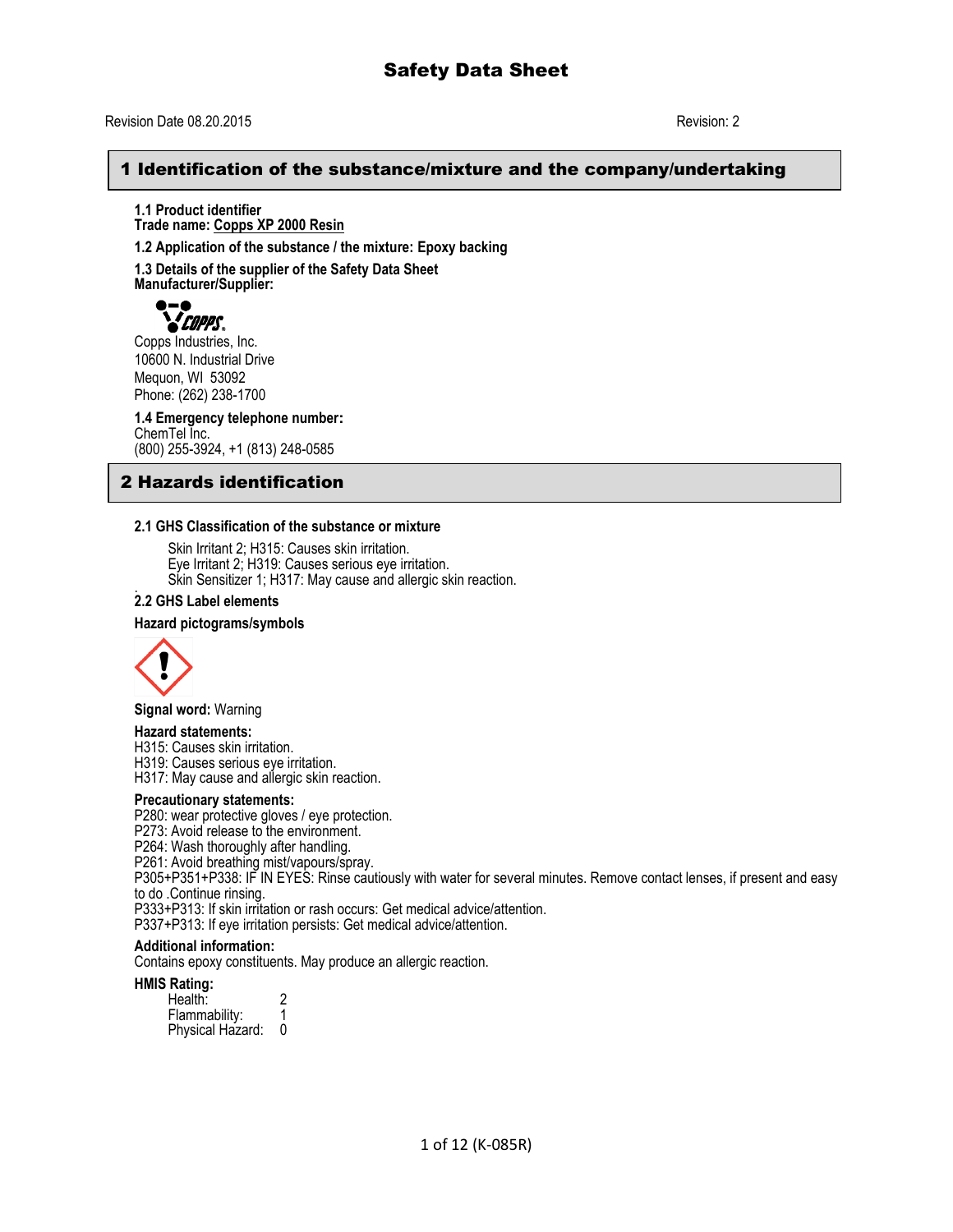## 3 Composition/information on ingredients

#### **3.2 Mixture**

**Description:** Mixture of substances listed below with nonhazardous additions.

| Dangerous components: |                                                                                                         |        |
|-----------------------|---------------------------------------------------------------------------------------------------------|--------|
| CAS: 25068-38-6       | Reaction product: bisphenol - A- (epichlorohydrin) epoxy resin<br>(number average molecular weight<700) | 25-50% |
| Frade Secret          | Glycidyl ether                                                                                          | <10%   |
| ⊺rade Secret          | Epoxy resin                                                                                             | <3%    |

In conformity with 29CFR 1910.1200(i) the specific chemical identity may be withheld as Trade Secret, while all health/safety properties and effects are included in the SDS.

### 4 First aid measures

#### **4.1 Description of first aid measures**

**General information:** Immediately remove any clothing soiled by the product. Symptoms of poisoning may even occur after several hours; therefore medical observation for at least 48 hours after the accident. Take affected persons out into the fresh air.

**After inhalation:** Supply fresh air**;** consult doctor in c*ase of complaints.*

**After skin contact***:* Immediately rinse with water. If skin irritation continues, consult a doctor.

**After eye contact:** Remove contact lenses if worn, if possible. Rinse opened eye for several minutes under running water. If symptoms persist, consult a doctor**.**

**After swallowing:** Rinse out mouth and then drink plenty of water. Do not Induce vomiting; call for medical help immediately. **4.2 Most important symptoms and effects, both acute and delayed:** Allergic reactions, Nausea, Coughing, Gastric or intestinal disorders, Irritant to skin and mucous membranes, Irritant to eyes.

**4.3 Indication of any immediate medical attention and special treatment needed:** Contains reaction product: bispheno A-(epichlorhydrin) epoxy resin (number average molecular weight < 700). May produce an allergic reaction. If necessary oxygen respiration treatment. Later observation for pneumonia and pulmonary edema. Medical supervision for at least 48 hours.

# 5 Firefighting measures

**5.1 Extinguishing media**

**Suitable extinguishing agents:** Water haze or fog, Foam, Fire-extinguishing powder, Carbon dioxide.

**For safety reasons unsuitable extinguishing agents:** Water with full jet**,** Water spray

**5.2 Special hazards arising from the substance or mixture:** Formation of toxic gases is possible during heating or in case of fire.

**5.3 Ad**(60-80ºF recommended).**vice for the firefighters**

**Protective equipment:** Wear self-contained respiratory protective device. Wear fully protective suit.

**Additional information:** Cool endangered receptacles with water fog or haze. Eliminate all ignition sources if safe to do so.

# 6 Accidental release measures

 **6.1 Personal precautions, protective equipment and emergency procedures:** Use respiratory protective device against the effects of fumes/dust/aerosol. Wear protective equipment. Keep unprotected persons away. Ensure adequate ventilation. Keep away from ignition sources.

**6.2 Environmental precautions:** Do not allow to enter sewers/ surface or ground water. Inform respective authorities in case of seepage into water course or sewage system. Prevent from spreading (e.g. by damming–in or oil barriers). **6.3 Methods and material for containment and cleaning up:** Absorb liquid components with liquid-binding material. Send for recovery or disposal in suitable receptacles. Dispose contaminated material as waste according to item 13. Ensure adequate ventilation.

# 7 Handling and storage

**7.1 Precautions for safe handling:** Use only in well-ventilated areas. Store in cool, dry place in tightly closed receptacles (60-80ºF recommended).

**7.2 Conditions for safe storage, including any incompatibilities:** Use only receptacles specifically permitted for this substance/product. Avoid storage near extreme heat, ignition sources or open flame.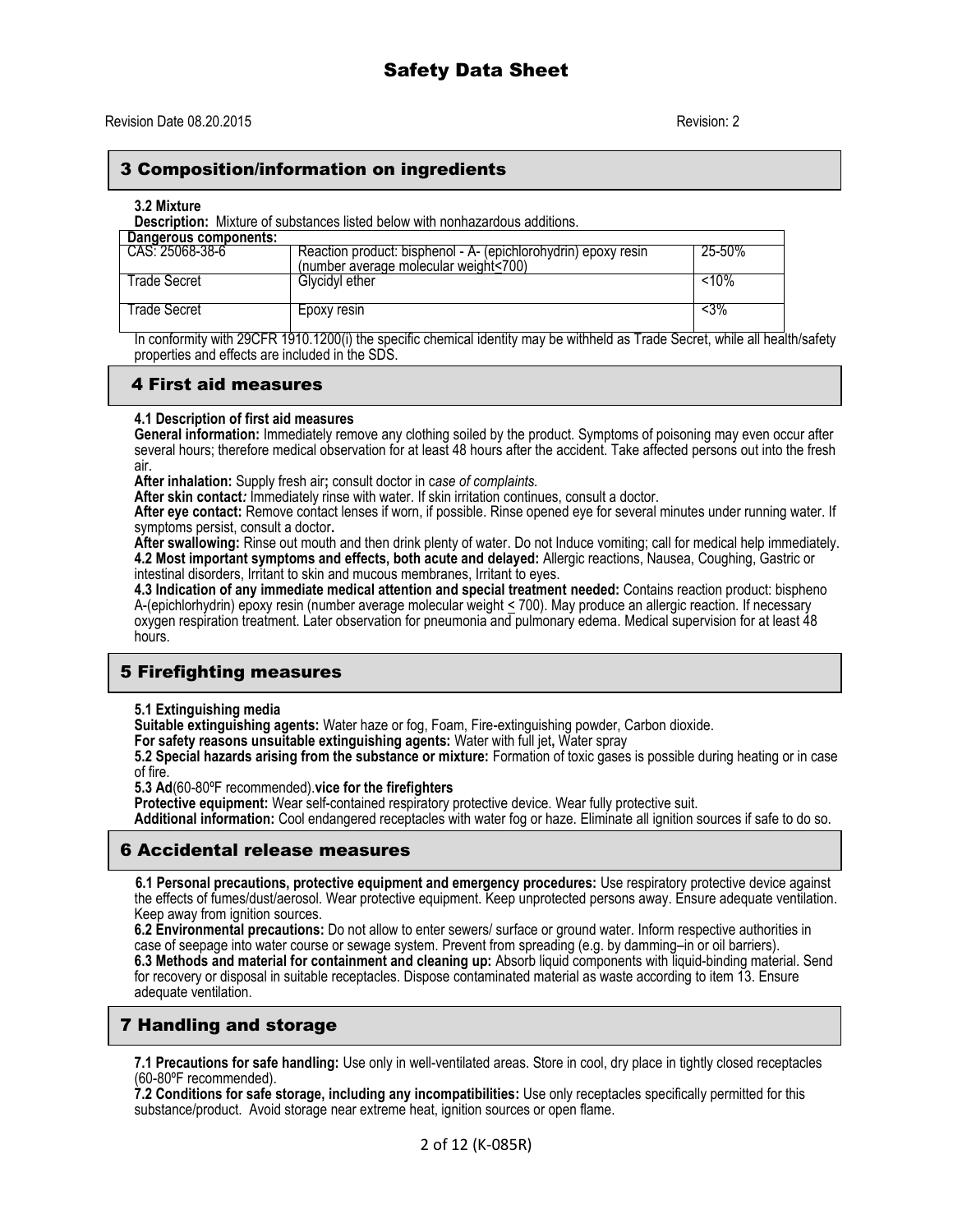## Revision Date 08.20.2015 Revision: 2

**Further Information about storage conditions:** Keep container tightly sealed. Store in an area with adequate ventilation.

## 8 Exposure controls/personal protection

#### **8.1 Control parameters**

**Ingredients with limit values that require monitoring at the workplace:** The product does not contain any relevant quantities of materials with critical values that have to be monitored at the workplace.

**DNELs:** No further relevant information available.

**PNECs:** No further relevant information available.

**Additional information:** The lists valid during the making were used as basis.

**8.2 Engineering controls** Provide readily accessible eye wash stations and safety showers. Provide ventilation adequate to ensure concentrations are minimized.

#### **8.3 Personal protective equipment**

**General protective and hygienic measures:** Keep away from foodstuffs, beverages and feed. Immediately remove all soiled and contaminated clothing. Wash hands before breaks and at the end of work. Do not inhale gases / fumes / aerosols. Avoid contact with the eyes and skin.

**Respiratory protection:** Not required under normal conditions of use. Use suitable respiratory protective device in case of insufficient ventilation. For spills, respiratory protection may be advisable. Use respiratory protection when grinding or cutting material.

**Hand protection:** Protective, impervious gloves. (Neoprene, PVC, Nitrile rubber) The glove material has to be impermeable and resistant to the product / the substance/ the preparation. Selection of the glove material on consideration of the penetration times, rates of diffusion and the degradation.

**Eye protection:** Safety glasses with side shields. Contact lenses should not be worn.

**Skin and Body protection:** Protective work clothing. Where potential exposure warrants, rubber or plastic boots and chemically resistant protective suit.

# 9 Physical and chemical properties

| 9.1 Information on basic physical and chemical properties<br><b>General Information</b> |                                              |                                        |
|-----------------------------------------------------------------------------------------|----------------------------------------------|----------------------------------------|
|                                                                                         | Appearance<br>Form:<br>Colour:<br>Odour:     | Viscous liquid<br>Tan<br>Sweet         |
|                                                                                         | Odour threshold:<br>pH:                      | No data available<br>No data available |
|                                                                                         | Melting point/range:                         | No data available                      |
|                                                                                         | Boiling point/range:                         | >392 °F / >200 °C                      |
|                                                                                         | Flash point:                                 | >302 °F / >150 °C                      |
|                                                                                         | <b>Evaporation rate:</b>                     | No data available                      |
|                                                                                         | Flammability (solid, gaseous):               | Not applicable                         |
|                                                                                         | Upper/lower flammability or explosive limit: | Not applicable                         |
|                                                                                         | Vapor pressure:                              | No data available                      |
|                                                                                         | Vapor density:                               | No data available                      |
|                                                                                         | Relative Density at 20°C:                    | $1.73$ g/cm <sup>3</sup>               |
|                                                                                         | Solubility in / Miscibility with<br>Water:   | Not miscible or difficult to mix.      |
|                                                                                         | Partition coefficient (n-octanol/water):     | No data available                      |
|                                                                                         | <b>Auto/Self-ignition temperature:</b>       | No data available                      |
|                                                                                         | Decomposition temperature:                   | No data available                      |
|                                                                                         | Viscosity                                    | 22,000-30,000 cps                      |
|                                                                                         |                                              |                                        |

# 10 Stability and reactivity

**10.1 Reactivity**

**10.2 Chemical stability**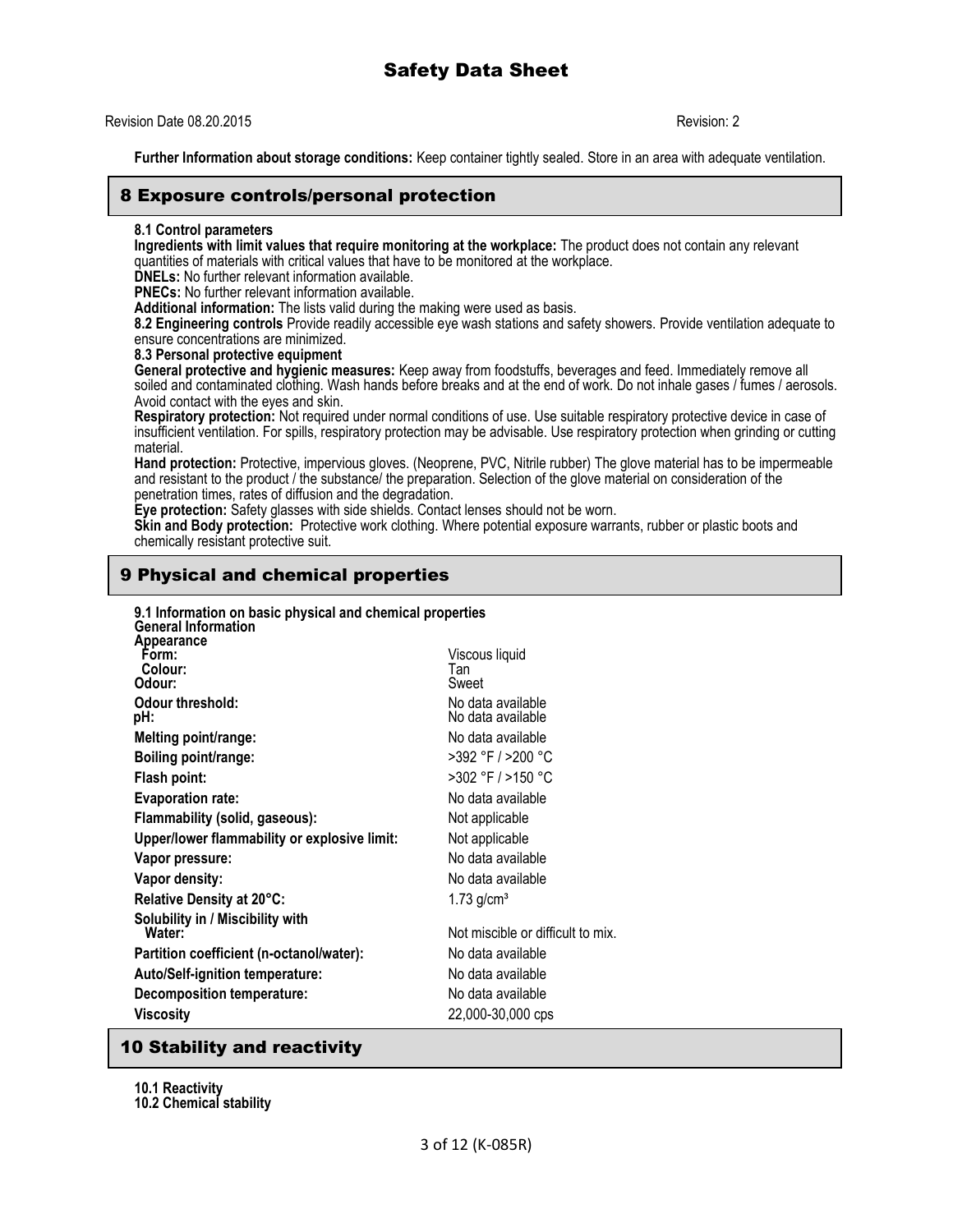Revision Date 08.20.2015 Revision: 2

**Thermal decomposition / conditions to be avoided:**No decomposition if used and stored according to specifications. **10.3 Possibility of hazardous reactions:** Reacts with strong alkali, Exothermic polymerization, Reacts with strong acids and oxidizing agents, Reacts with catalysts.

**10.4 Conditions to avoid:** Avoid contact with strong oxidizing agents, excessive heat or flames.

 **10.5 Incompatible materials:** Strong acids, bases and oxidizing agents.

**10.6 Hazardous decomposition products:** Carbon monoxide and carbon dioxide.

# 11 Toxicological information

- **11.1 Information on likely routes of exposure:**
	- Inhalation: May cause respiratory irritation<br>Ingestion: No data
	- Ingestion:<br>Skin contact:
		- May cause skin irritation
	- Eye contact: May cause eye irritation

**11.2 Symptoms related to physical, chemical and toxicological characteristics:** No available data

**11.3 Delayed and immediate effects as well as chronic effects from short and long-term exposure:** 

(Data for primary hazardous component: Reaction product: bisphenol - A- (epichlorohydrin) epoxy resin)

Acute toxic:

| u.         |                            |
|------------|----------------------------|
| Oral       | LD50 > 2,000 mg/kg (rat)   |
| Dermal     | $LD50 > 2,000$ mg/kg (rat) |
| Inhalation | No data                    |

Skin Corrosive/irritant:

Test material was slightly irritating to skin in key studies. For the skin, mean erythema and edema scores were 0.8 and 0.5 respectively.

Serious eye damage/eye irritation:

Test material was slightly irritating to the eye in key studies. The mean eye score was 0.4 Respiratory sensitization: No data available

Skin sensitization:

In a local lymph node assay, the concentration that would cause a 3-fold increase in proliferation (EC-3) was calculated to be 5.7% which is consistent with moderate dermal sensitization potential.

**11.4 Numerical measures of toxicity:** No data available for mixture**.**

**Additional toxicological information:**The product show the following dangers according to the calculation method of the General EU**,** Classification Guidelines for Preparations as issued in the latest version: Irritant**,** Danger through skin absorption. Toxic and /or corrosive effects may be delayed up to 24 hours. Inhalation of concentrated vapours as well as oral intake will lead to anesthesia-like conditions and headache, dizziness ,etc.

# 12 Ecological information

#### **12.1 Toxicity**

#### **Aquatic toxicity:**

(Data taken from SDS of primary hazardous component: Reaction product: bisphenol - A- (epichlorhydrin) epoxy resin)

| Fish          | 96hr-LC50 = 3.6mg/L test mat. Oncorhynchus mykiss<br>(direct application, nominal) (OECD Guideline 203) |
|---------------|---------------------------------------------------------------------------------------------------------|
|               | LC50 1.41 mg/L 96hr Oryzias latipes                                                                     |
| Crustacea     | 48hr-EC50 = 2.8mg/L test mat Daphnia magna                                                              |
|               | (direct application, nominal, based on: mobility) (OECD Guideline 202)                                  |
|               | EC50 1.7mg/L 48hr                                                                                       |
| Aquatic Plant | 72hr-EC50 > 11 mg/L Scenedesmus capricornutum                                                           |
|               | water soluble fraction (meas. (arithm. mean))                                                           |
|               | based on: growth rate (EPA-660/3-75-009)                                                                |

**12.2 Persistence and degradability:** No data available.

**12.3 Bioaccumulative potential:** No further relevant information available.

**12.4 Mobility in soil:** No further relevant information available.

**12.5 Results of PBT and vPvB assessment:**

**PBT:** Not applicable.

**vPvB:** Not applicable.

 **12.6 Other adverse effects:** No further relevant information available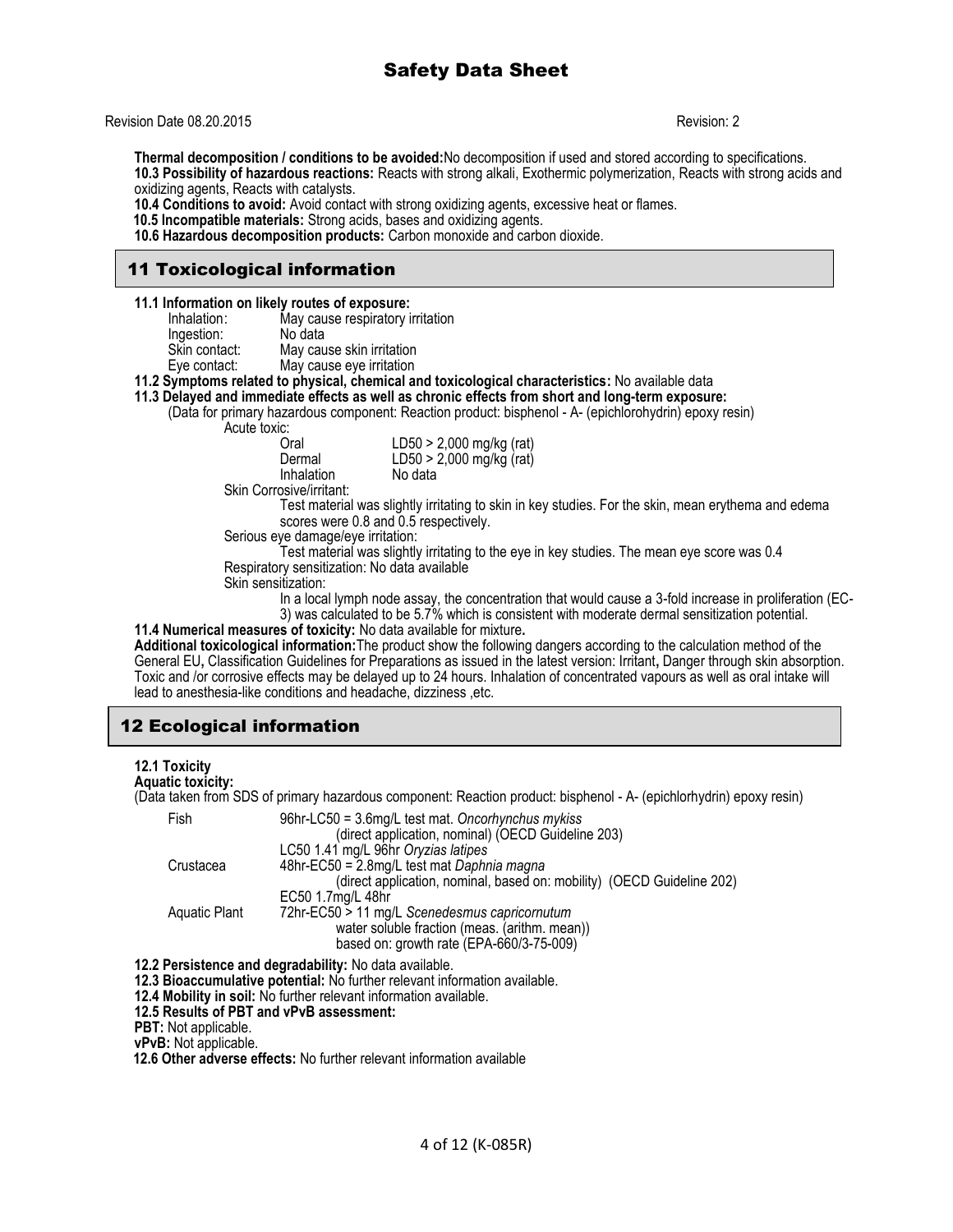## 13 Disposal considerations

#### **13.1 Waste treatment methods**

**Waste from residue/unused product:** This product should not be allowed to enter drains, water courses or the soil. Dispose of this material in a safe manner and in accordance with federal, state and local regulations **Contaminated packaging:** Disposal must be made in accordance with official federal, state and local regulations.

# 14 Transport information

| <b>DOT</b><br><b>IATA</b> | UN number: | Not Regulated |
|---------------------------|------------|---------------|
| <b>IMDG</b>               | UN number: | Not Regulated |
| <b>TDG</b>                | UN number: | Not Regulated |
|                           | UN number: | Not Regulated |

# 15 Regulatory Information

**15.1 Safety, health and environmental regulations/legislation specific for the substance or mixture**

**United States (USA)**

| Section 355 (extremely hazardous substances):         |  |  |
|-------------------------------------------------------|--|--|
| None of the ingredients is listed.                    |  |  |
| Section 313 (Specific toxic chemical listings):       |  |  |
| Component(s) above 'de minimus' level: None           |  |  |
| TSCA (Toxic Substances Control Act):                  |  |  |
| All the ingredients are listed.                       |  |  |
| <b>Proposition 65 (California)</b>                    |  |  |
| <b>Chemicals known to cause cancer: None</b>          |  |  |
| Canada                                                |  |  |
| <b>Canadian Domestic Substances List (DSL):</b>       |  |  |
| All ingredients are listed.                           |  |  |
| Canadian Ingredient Disclosure list (limit 0.1%)      |  |  |
| None of the ingredients is listed.                    |  |  |
| <b>Canadian Ingredient Disclosure list (limit 1%)</b> |  |  |
| None of the ingredients is listed.                    |  |  |

**15.2 Chemical Safety assessment:** A Chemical Safety Assessment has not been carried out.

# 16 Other information

This information is based on our present knowledge. However, this shall not constitute a guarantee for any specific product features and shall not establish a legally valid contractual relationship.

#### **Abbreviation and acronyms:**

ADR: European Agreement concerning the International Carriage of Dangerous Goods by Road IMDG: International Maritime Code for Dangerous Goods DOT: US Department of Transportation IATA: International Air Transport Association GHS: Globally Harmonized System of Classification and Labelling of Chemicals ACGIH: American Conference of Governmental Industrial Hygienist.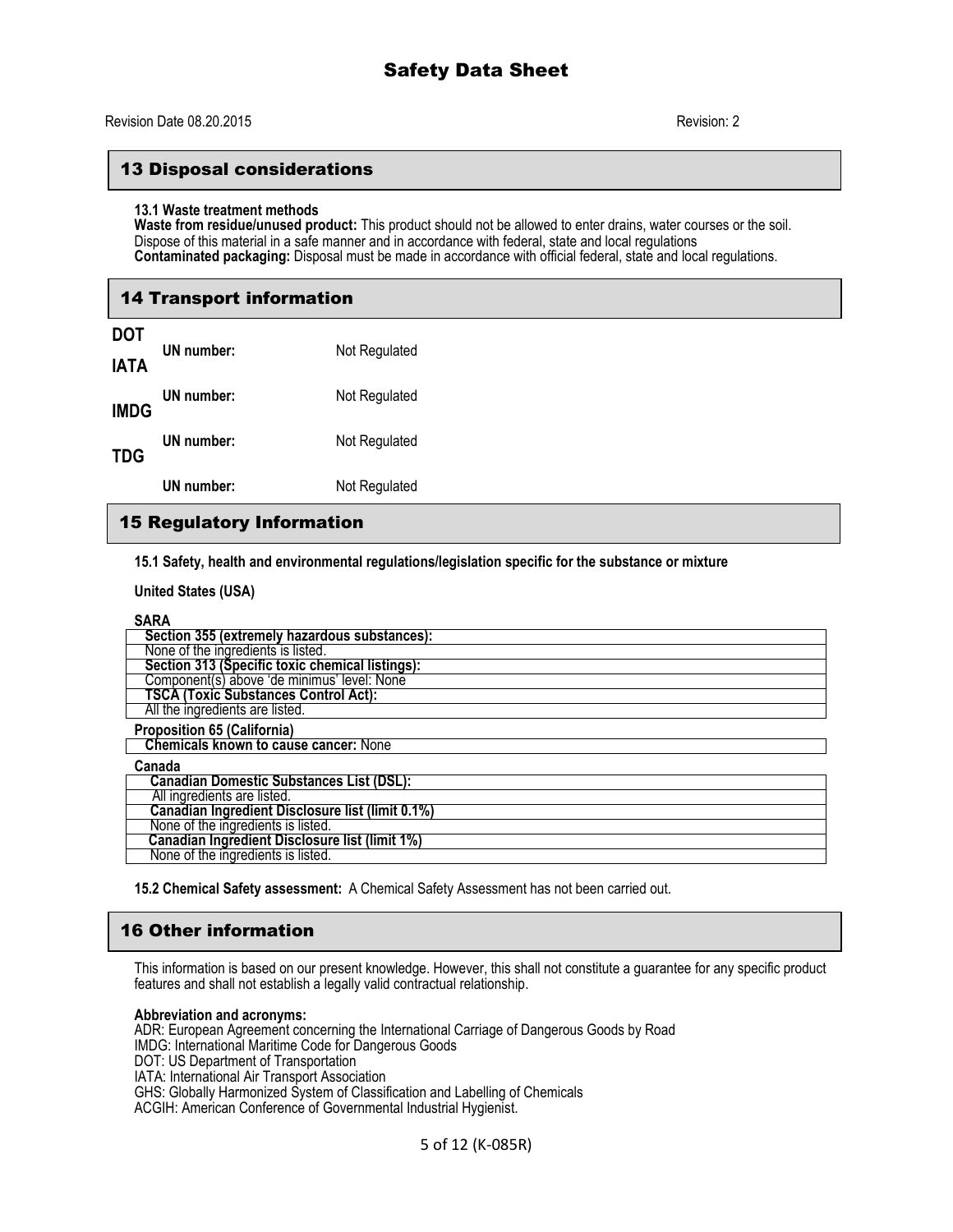## Revision Date 08.20.2015 Revision: 2

EINECS: European Inventory of Existing Commercial Chemical Substances ELINCS: European List of Notified Chemical Substance CAS: Chemical Abstracts Service (division of the American Chemical Society) HMIS: Hazardous Materials Identification System (USA) WHMIS: Workplace Hazardous Materials Information System (Canada)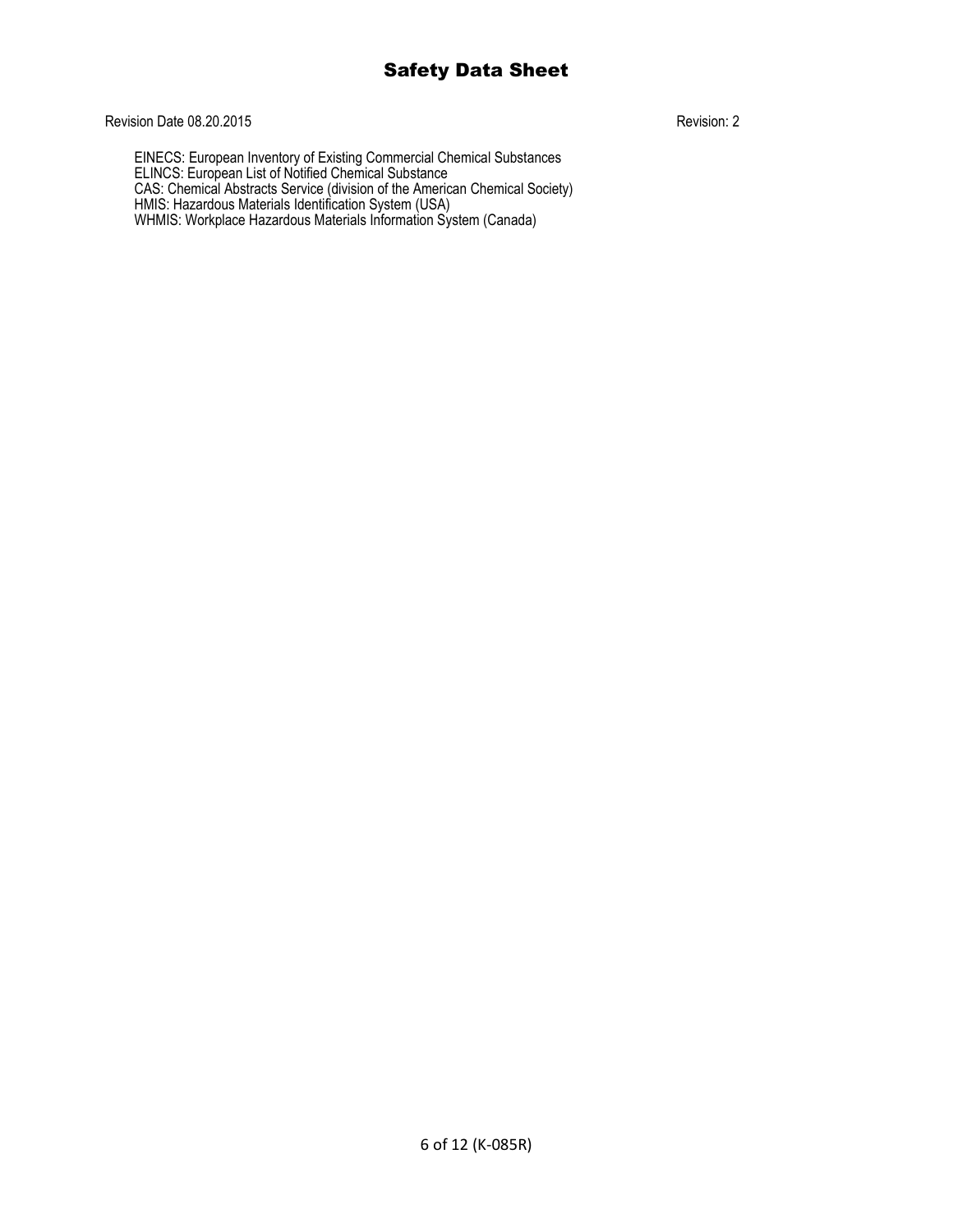#### Revision Date 08.20.2015 Revision: 2

# A 1 Identification of the substance/mixture and the company/undertaking

**1.1 Product identifier Trade name: Copps XP 2000 Hardener 1.2 Application of the substance / the mixture: Epoxy Backing**

**1.3 Details of the supplier of the Safety Data Sheet Manufacturer/Supplier:**



Copps Industries, Inc. 10600 N. Industrial Drive Mequon, WI 53092 Phone: (262) 238-1700

**1.4 Emergency telephone number:** ChemTel Inc. (800) 255-3924, +1 (813) 248-0585

# 2 Hazards identification

#### **2.1 GHS Classification of the substance or mixture**

Acute Toxicity – Oral; Category 4 Acute Toxicity – Dermal; Category 4 Skin Corrosion; Category 1B Serious Eye Damage; Category 1 Skin Sensitization; Category 1 Reproductive Toxicity; Category 2 Specific Target Organ Toxicity – single exposure; Category 3 Aquatic Hazard (Acute) – Category 3 Aquatic Hazard (Long-Term) – Category 2

#### **2.2 GHS Label elements**

**Hazard pictograms/symbols**



**Signal word:** Danger

#### **Hazard statements:**

H302+H312: Harmful if swallowed or in contact with skin.

- H314: Causes severe skin burns and eye damage.
- H317: May cause an allergic skin reaction.
- H318: Causes serious eye damage.
- H335: May cause respiratory irritation.
- H361: Suspected of damaging fertility or the unborn child.
- H411: Toxic to aquatic life with long lasting effects.

#### **Precautionary statements:**

P201:Obtain special instructions before use.

P260:Do not breath dust/fume/gas/mist/vapours/spray.

P264:Wash hands thoroughly after handling.

P271: Use only outdoors or in a well-ventilated area.

P280:Wear protective gloves/protective clothing/eye protection/face protection.

P281:Use personal protective equipment as required

P301+P330+P331 :IF SWALLOWED: rinse mouth. Do NOT induce vomiting.

P304+340: IF INHALED: Remove person to fresh air and keep comfortable for breathing.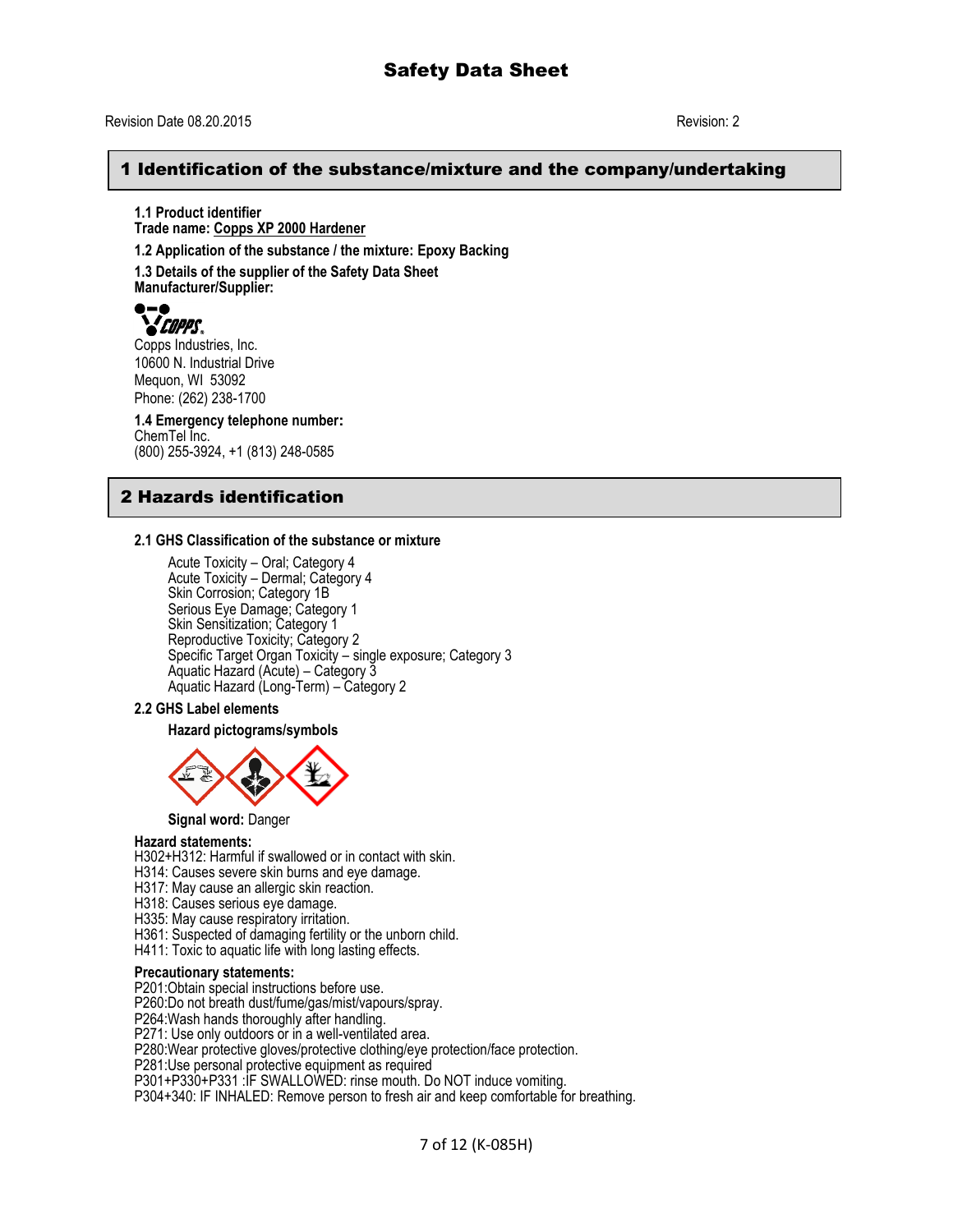#### Revision Date 08.20.2015 Revision: 2

P305+P351+P338 :IF IN EYES: Rinse cautiously with water for several minutes. Remove contact lenses, if present and easy to do. Continue rinsing.

P310 :Immediately call a POISON CENTRE or doctor/physician.

P403+P233: Store in a well-ventilated place. Keep container tightly closed.

#### **Additional information:**

This product contains a component that is toxic by inhalation when aerosolized or sprayed. Please refer to Sections 11 for toxicity information. If product is not being aerosolized or sprayed, the inhalation toxicity may not be applicable.

#### **HMIS Rating:**

| Health:          |  |
|------------------|--|
| Flammability:    |  |
| Physical Hazard: |  |

## 3 Composition/information on ingredients

#### **3.2 Mixture**

**Description:** Mixture of substances listed below with potential nonhazardous additions.

| Dangerous components: |                                       |        |
|-----------------------|---------------------------------------|--------|
| CAS: 111-40-0         | Diethylenetriamine                    | 25-50% |
| CAS: 80-05-7          | Phenol, 4,4'-(1-methylethylidene)bis- | 20-40% |
| CAS: Trade Secret     | Aliphatic amine hardener              | 10-25% |

In conformity with 29CFR 1910.1200(i) the specific chemical identity may be withheld as Trade Secret, while all health/safety properties and effects are included in the SDS.

## 4 First aid measures

#### **4.1 Description of first aid measures**

**General information:** Seek medical advice. If breathing has stopped or is labored, give assisted respirations. Supplemental oxygen may be indicated. If the heart has stopped, trained personnel should begin cardiopulmonary resuscitation immediately

**After inhalation:** Supply fresh air**;** consult doctor in case of complaints.

**After skin contact:** Immediately remove contaminated clothing, and any extraneous chemical, if possible to do so without delay. Take off contaminated clothing and shoes immediately.

**After eye contact:** Rinse immediately with plenty of water for at least 15 minutes. If symptoms persist, consult a doctor**.** After ingestion: Never give anything by mouth to an unconscious person. Prevent aspiration of vomit. Turn victim's head to the side. Do not Induce vomiting; call for medical help immediately.

**4.2 Most important symptoms and effects, both acute and delayed:** Repeated and/or prolonged exposures to low concentrations of vapors or aerosols may cause: sore throat, asthma, eye disease, kidney disorders, liver disorders, skin disorders and allergies.

**4.3 Indication of any immediate medical attention and special treatment needed:** Contains Phenol, 4,4'-(1 methylethylidene) bis-. May cause an allergic reaction.

# 5 Firefighting measures

#### **5.1 Extinguishing media**

**Suitable extinguishing agents:** Foam, Fire-extinguishing powder, Carbon dioxide.

**5.2 Specific hazards arising from the substance or mixture:** May generate ammonia gas. May generate toxic nitrogen oxide gases. Burning produces noxious and toxic fumes. Downwind personnel must be evacuated.

### **5.3 Advice for the firefighters**

Protective equipment: Wear self-contained respiratory protective device. Wear fully protective suit.

**Additional information:** Cool endangered receptacles with water fog or haze. Eliminate all ignition sources if safe to do so.

### 6 Accidental release measures

 **6.1 Personal precautions, protective equipment and emergency procedures:** Use respiratory protective device against the effects of fumes/dust/aerosol.

Wear protective equipment. Keep unprotected persons away. Ensure adequate ventilation. Keep away from ignition sources.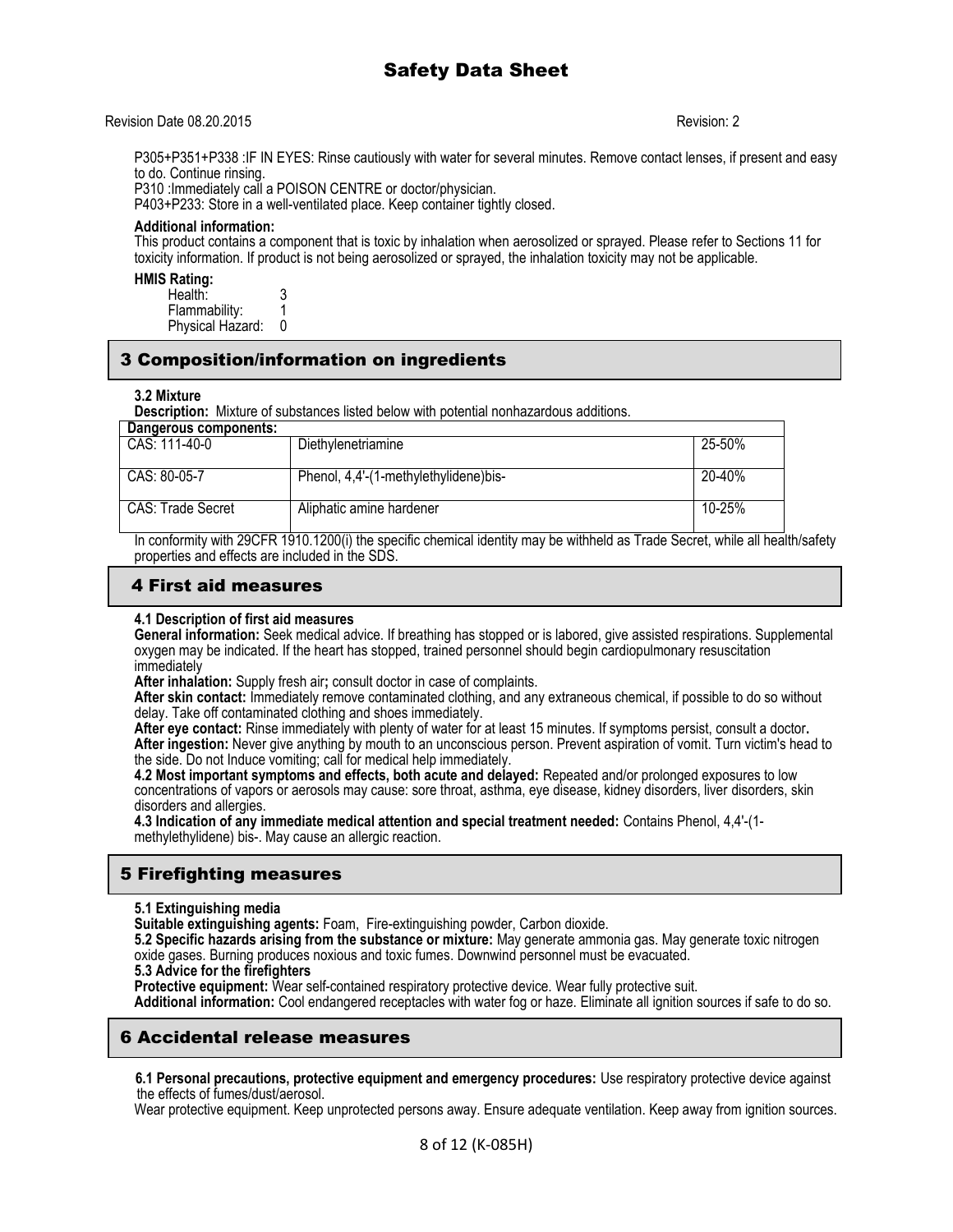Revision Date 08.20.2015 Revision: 2

**6.2 Environmental precautions:** Do not allow to enter sewers/surface or ground water. Inform respective authorities in case of seepage into water course or sewage system. Prevent from spreading (e.g. by damming–in or oil barriers). **6.3 Methods and material for containment and cleaning up:** Send for recovery or disposal in suitable receptacles. Dispose contaminated material as waste according to item 13. Ensure adequate ventilation.

# 7 Handling and storage

**7.1 Precautions for safe handling:** Use only in well-ventilated areas. Store in cool, dry place in tightly closed receptacles (60-80ºF recommended).

**7.2 Conditions for safe storage, including any incompatibilities:** Use only receptacles specifically permitted for this substance/product. Avoid storage near extreme heat, ignition sources or open flame.

**Further Information about storage conditions:** Keep container tightly sealed. Store in an area with adequate ventilation.

# 8 Exposure controls/personal protection

**8.1 Control parameters Exposure Limits:**

| Diethylenetriamine | Time Weighted Average (TWA):ACGIH                       | ppm |                    |
|--------------------|---------------------------------------------------------|-----|--------------------|
| Diethylenetriamine | Recommended Exposure Limit (REL): NIOSH                 | ppm | $4 \text{ ma/m}$ 3 |
| Diethylenetriamine | Time Weighted Average (TWA): OSHA Z1A                   | ppm | $4 \text{ ma/m}$ 3 |
| Diethylenetriamine | Time Weighted Average (TWA): Permissible Exposure Limit | ppm | $4 \text{ mg/m}$   |
|                    | (PEL): US CA OEL                                        |     |                    |
| Diethylenetriamine | Time Weighted Average (TWA): TN OEL                     | ppm | $4 \text{ mg/m}$   |

**8.2 Engineering controls** Provide readily accessible eye wash stations and safety showers. Provide ventilation adequate to ensure concentrations are minimized.

#### **8.3 Personal protective equipment**

**General protective and hygienic measures:** Keep away from foodstuffs, beverages and feed. Immediately remove all soiled and contaminated clothing. Wash hands before breaks and at the end of work. Do not inhale gases / fumes / aerosols. Avoid contact with the eyes and skin.

**Respiratory protection:** Not required under normal conditions of use. Use suitable respiratory protective device in case of insufficient ventilation. For spills, respiratory protection may be advisable. Use respiratory protection when grinding or cutting material.

**Hand protection:** Protective, impervious gloves. (Neoprene, Butyl-rubber, Nitrile rubber) The glove material has to be impermeable and resistant to the product  $\tilde{I}$  the substance/ the preparation. Selection of the glove material on consideration of the penetration times, rates of diffusion and the degradation.

**Eye protection:** Face shield with safety glasses or goggles underneath. Contact lenses should not be worn. **Skin and Body protection:** Protective work clothing. Where potential exposure warrants, rubber or plastic boots and chemically resistant protective suit.

# 9 Physical and chemical properties

**9.1 Information on basic physical and chemical properties**

| <b>General Information</b>                   |                        |
|----------------------------------------------|------------------------|
| Appearance<br>Form:<br>Colour:               | Liquid<br><b>Black</b> |
| Odour:                                       | Amine                  |
| Odour threshold:                             | No data available      |
| pH:                                          | Alkaline               |
| Melting point/range:                         | No data available      |
| Boiling point/range:                         | $>392$ °F / $>200$ °C  |
| Flash point:                                 | $>212$ °F $/$ >100 °C  |
| <b>Evaporation rate:</b>                     | No data available      |
| Flammability (solid, gaseous):               | Not applicable         |
| Upper/lower flammability or explosive limit: | Not applicable         |
| Vapor pressure:                              | No data available      |
|                                              |                        |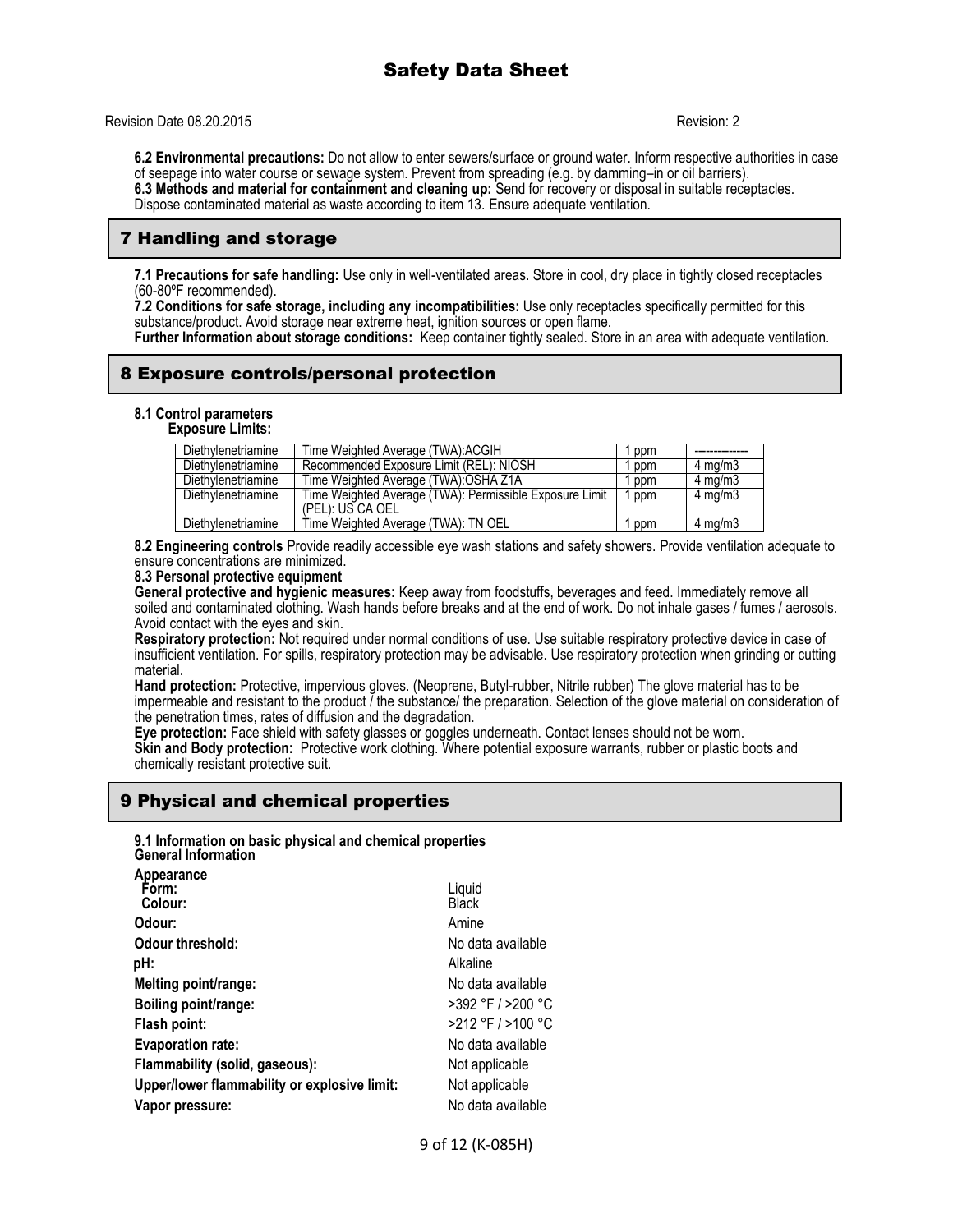Revision Date 08.20.2015 Revision: 2

| Vapor density:                             | No data available                 |
|--------------------------------------------|-----------------------------------|
| Relative Density at 20°C:                  | $1.01$ g/cm <sup>3</sup>          |
| Solubility in / Miscibility with<br>Water: | Not miscible or difficult to mix. |
| Partition coefficient (n-octanol/water):   | No data available                 |
| Auto/Self-ignition temperature:            | No data available                 |
| <b>Decomposition temperature:</b>          | No data available                 |
| <b>Viscosity</b>                           | 70-150 cps                        |
|                                            |                                   |

# 10 Stability and reactivity

**10.1 Reactivity**

**10.2 Chemical stability**

**Thermal decomposition / conditions to be avoided:** No decomposition if used and stored according to specifications. **10.3 Possibility of hazardous reactions:** Reacts with strong alkali, Exothermic polymerization, Reacts with strong acids and oxidizing agents, Reacts with catalysts.

**10.4 Conditions to avoid:** Avoid contact with strong oxidizing agents, excessive heat or flames.

 **10.5 Incompatible materials:** Strong acids, bases and oxidizing agents.

**10.6 Hazardous decomposition products:** Nitric acid, Ammonia, Nitrogen oxides (NOx), Nitrogen oxide can react with water vapors to form corrosive nitric acid, Carbon monoxide, Carbon dioxide (CO2), Aldehydes, Flammable hydrocarbon fragments.

# 11 Toxicological information

#### **11.1 Information on likely routes of exposure:**

|               | <b>TI.I MOTHQUOTI ON MAGIV TOULES OF EXPOSURE.</b>                                                                                                                                                                                                                                                                                                                                                                                                                                           |
|---------------|----------------------------------------------------------------------------------------------------------------------------------------------------------------------------------------------------------------------------------------------------------------------------------------------------------------------------------------------------------------------------------------------------------------------------------------------------------------------------------------------|
| Skin contact: | Harmful in contact with skin. Causes skin burns.                                                                                                                                                                                                                                                                                                                                                                                                                                             |
| Eye contact:  | Causes eye burns.                                                                                                                                                                                                                                                                                                                                                                                                                                                                            |
| Ingestion:    | Harmful if swallowed. If ingested, severe burns of the mouth and throat, as well as a danger of<br>perforation of the esophagus and the stomach.                                                                                                                                                                                                                                                                                                                                             |
| Inhalation:   | This product contains a component that is toxic by inhalation when aerosolized or sprayed. If product<br>is not being aerosolized or sprayed, the inhalation toxicity may not be applicable. Inhalation of vapors<br>and/or aerosols in high concentration may cause irritation of respiratory system. Inhalation of aerosol<br>may cause irritation to the upper respiratory tract. May cause nose, throat, and lung irritation. Can<br>cause severe eve, skin and respiratory tract burns. |
|               | 11.2 Symptoms related to physical, chemical and toxicological characteristics: Repeated and/or prolonged                                                                                                                                                                                                                                                                                                                                                                                     |
|               | ayaa qaala lay aagaasteetaga af yaqaan ayaaaala way aayaa qaar theed, adhaan aya dhaaaa Uddooydaayadaga Uyaa                                                                                                                                                                                                                                                                                                                                                                                 |

exposuresto low concentrations of vapors or aerosols may cause: sore throat, asthma, eye disease, kidney disorders, liver disorders, skin disorders and allergies.

**11.3 Delayed and immediate effects as well as chronic effects from short and long-term exposure:** This product contains no listed carcinogens according to IARC, ACGIH, NTP and/or OSHA in concentrations of 0.1 percent or greater. May cause allergic skin reaction. This product may cause adverse reproductive effects. Asthma, Eye disease, Kidney disorders, Liver disorders, Skin disorders and Allergies.

**11.4 Numerical measures of toxicity:** No data is available for full mixture**.** 

| Diethvlenetriamine                        | CAS 111-40-0 | Oral LD50   | 1080 mg/kg (rat)    |
|-------------------------------------------|--------------|-------------|---------------------|
|                                           |              | Dermal LD50 | 1090 mg/kg (rabbit) |
| Phenol, 4,4'-(1-<br>methylethylidene)bis- | CAS 80-05-7  | Oral LD50   | 3250 mg/kg (rat)    |
|                                           |              | Dermal LD50 | 3000 mg/kg (rabbit) |

# 12 Ecological information

- **12.1 Aquatic toxicity:** No data available on the product itself.
- **12.2 Persistence and degradability:** No data available.
- **12.3 Bioaccumulative potential:** No data available on the product itself.
- **12.4 Mobility in soil:** No data available.
- **12.5 Other adverse effects:** No further relevant information available

# 13 Disposal considerations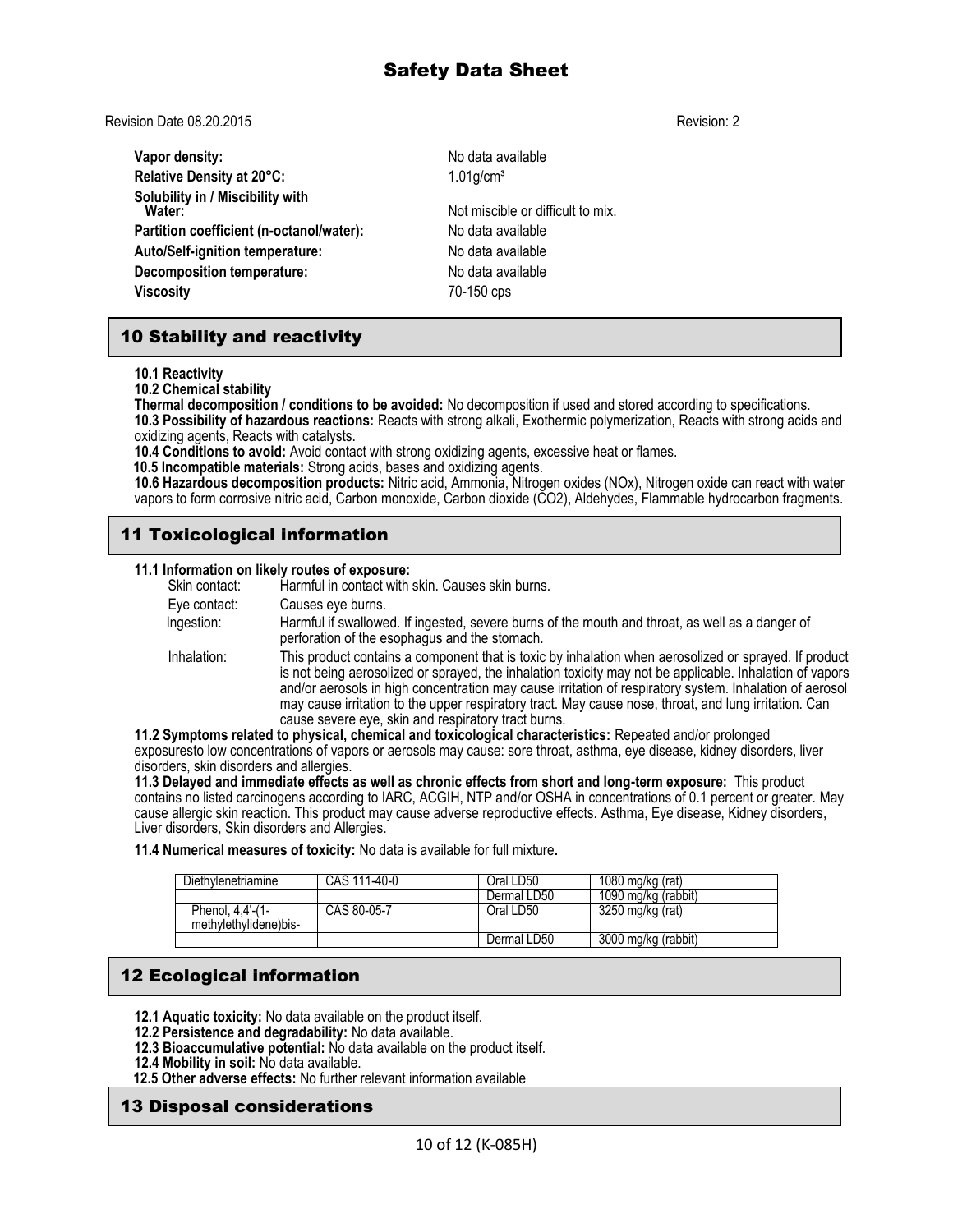#### **13.1 Waste treatment methods**

**Waste from residue/unused product:** This product should not be allowed to enter drains, water courses or the soil. Dispose of this material in a safe manner and in accordance with federal, state and local regulations **Contaminated packaging:** Disposal must be made in accordance with official federal, state and local regulations.

#### 14 Transport information

#### **DOT UN number:** UN2735 Amines, liquid, corrosive, n.o.s. (Diethylenetriamine, Aliphatic amine). Marine Pollutant<br>8 **Proper Shipping Name:** A<br>**Hazard Class:** 8<br>**Packing Group:** 1 **Packing Group:** II Labels(s):<br>Marine Pollutant: Yes (Only in Bulk containers) **IATA UN number:** UN2735<br>**Proper Shipping Name:** Amines, Amines, liquid, corrosive, n.o.s. (Diethylenetriamine, Aliphatic amine). Marine Pollutant<br>8 **Hazard Class:** 8 Packing Group: II<br>Labels(s): 8 Labels(s):<br>Marine Pollutant: Yes (Only in Bulk containers) **IMDG UN number:** UN2735<br>**Proper Shipping Name:** Amines, Amines, liquid, corrosive, n.o.s. (Diethylenetriamine, Aliphatic amine). Marine Pollutant<br>8 **Hazard Class:** 8 **Packing Group:** II Labels(s):<br>Marine Pollutant: Yes (Only in Bulk containers) **TDG UN number:** UN2735<br>**Proper Shipping Name:** Amines, Amines, liquid, corrosive, n.o.s. (Diethylenetriamine, Aliphatic amine). Marine Pollutant 8<br>8<br>II **Hazard Class:** 8 **Packing Group:** II Labels(s):<br>**Marine Pollutant:** Yes (Only in Bulk containers)

### 15 Regulatory Information

#### **15.1 Safety, health and environmental regulations/legislation specific for the substance or mixture**

Toxic Substance Control Act (TSCA) 12(b) Component(s): None.

| Country     | Regulatory list | Notification                    |
|-------------|-----------------|---------------------------------|
| USA         | TSCA            | Included on Inventory.          |
| EU          | <b>EINECS</b>   | Included on EINECS inventory or |
|             |                 | polymer substance, monomers     |
|             |                 | included on EINECS inventory or |
|             |                 | no longer polymer.              |
| Canada      | DSL             | Included on Inventory.          |
| Australia   | <b>AICS</b>     | Included on Inventory.          |
| Japan       | ENCS            | Included on Inventory.          |
| South Korea | ECL             | Included on Inventory.          |
| China       | <b>SEPA</b>     | Included on Inventory.          |
| Philippines | <b>PICCS</b>    | Included on Inventory.          |

#### **SARA**

| Section 355 (extremely hazardous substances):                                |
|------------------------------------------------------------------------------|
| None of the ingredients is listed.                                           |
| Section 313 (Specific toxic chemical listings):                              |
| Component(s) above 'de minimus' level: Phenol, 4,4'-(1-methylethylidene)bis- |
| <b>TSCA (Toxic Substances Control Act):</b>                                  |
| All the ingredients are listed.                                              |

**Proposition 65 (California):**